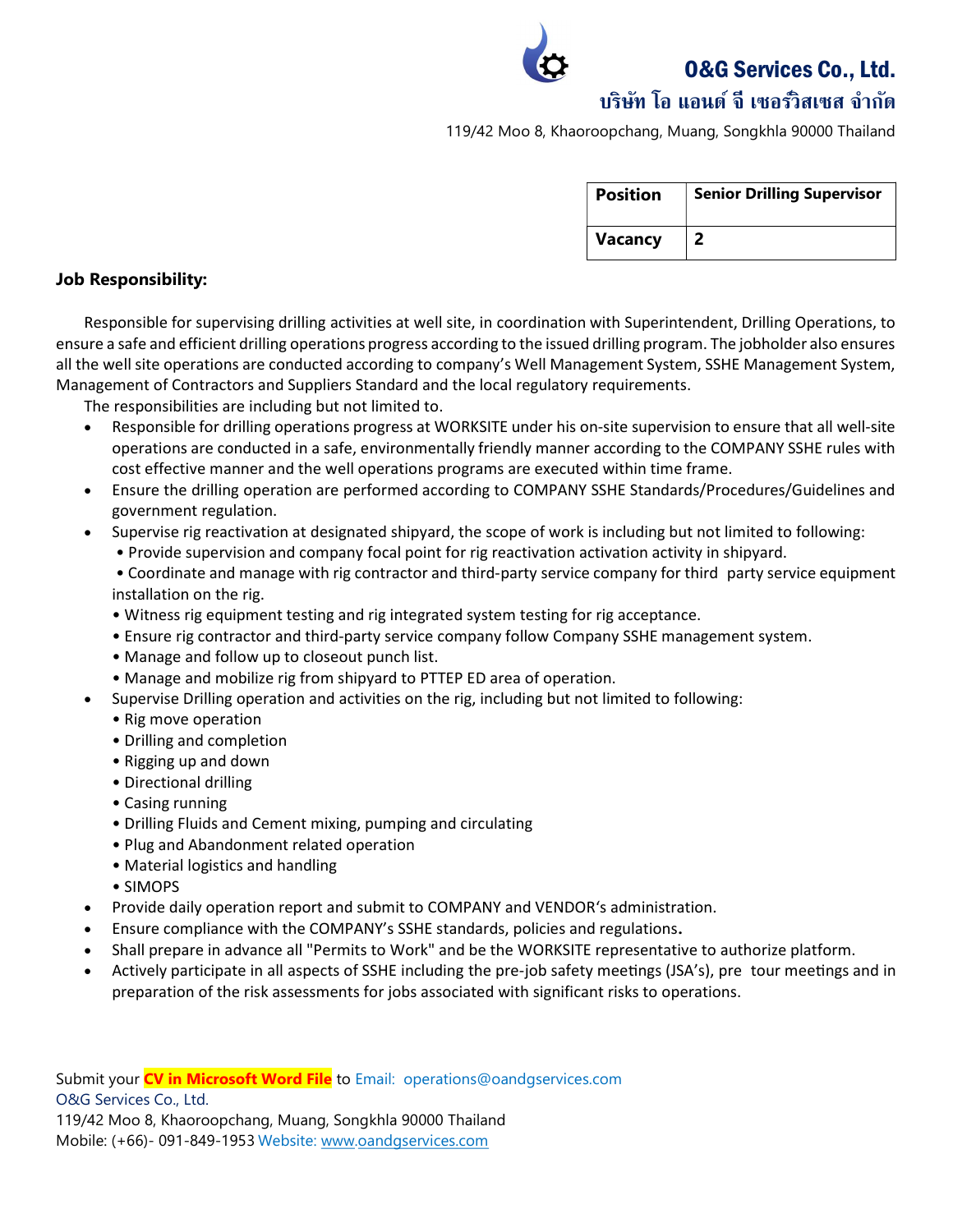## O&G Services Co., Ltd.



## บริษทั โอ แอนด์จีเซอรว์ิสเซส จํากดั

119/42 Moo 8, Khaoroopchang, Muang, Songkhla 90000 Thailand

- Participate in SSHE reviews, follow-up action items, support the SSHE supervisor on site, monitor and report on SSHE performance and contribute to a SSHE improvement plan.
- Supervise the drilling team onsite comprising drilling supervisor, SSHE supervisor, marine supervisor and material coordinator to ensure SSHE, logistics and engineering plan are in line with daily activities and lookahead plan.
- Ensure adherence to SSHE Management System, Well Management System (WMS), Management of Contractors and Suppliers Standard (MCS) and the local regulatory requirements.
- Contribute in providing input to HAZIDs and HAZOPs for the risk management process and emergency response plans for the drilling operations.
- Promote the implementation of company's SSHE policy, regulations and industrial standards in all works under responsibility.

## Qualification:

- Broad knowledge of Drilling equipment and services to supervise operation execution consist of but not limited to
	- Rig move operation
	- Drilling and completion
	- Rigging up and down
	- Directional drilling
	- Casing running
	- Drilling Fluids and Cement mixing, pumping and circulating
	- Plug and Abandonment related operation
	- Material logistics and handling
	- SIMOPS
- At least 7 years offshore well operations with minimum 5 years' experience as Night Drilling Supervisor. Especially in the Gulf of Thailand Operations.
- Have experience on drilling operations in Gulf of Thailand.
- Have experience on Offline Activities in Gulf of Thailand.
- Have experience on development, exploration and appraisal well operation.
- Exposure to completion and workover.
- Have certificates in well control.
- Must be certified with basic safety, T-BOSIET, H2S awareness, first aid, fire-fighting.
- Must be certified and valid during operations with IWCF well control (Drilling level 4) certificate
- Knowledge of well site operations to supervise drilling, completion and fluids/cement programs execution.
- Good in written and spoken English skills.